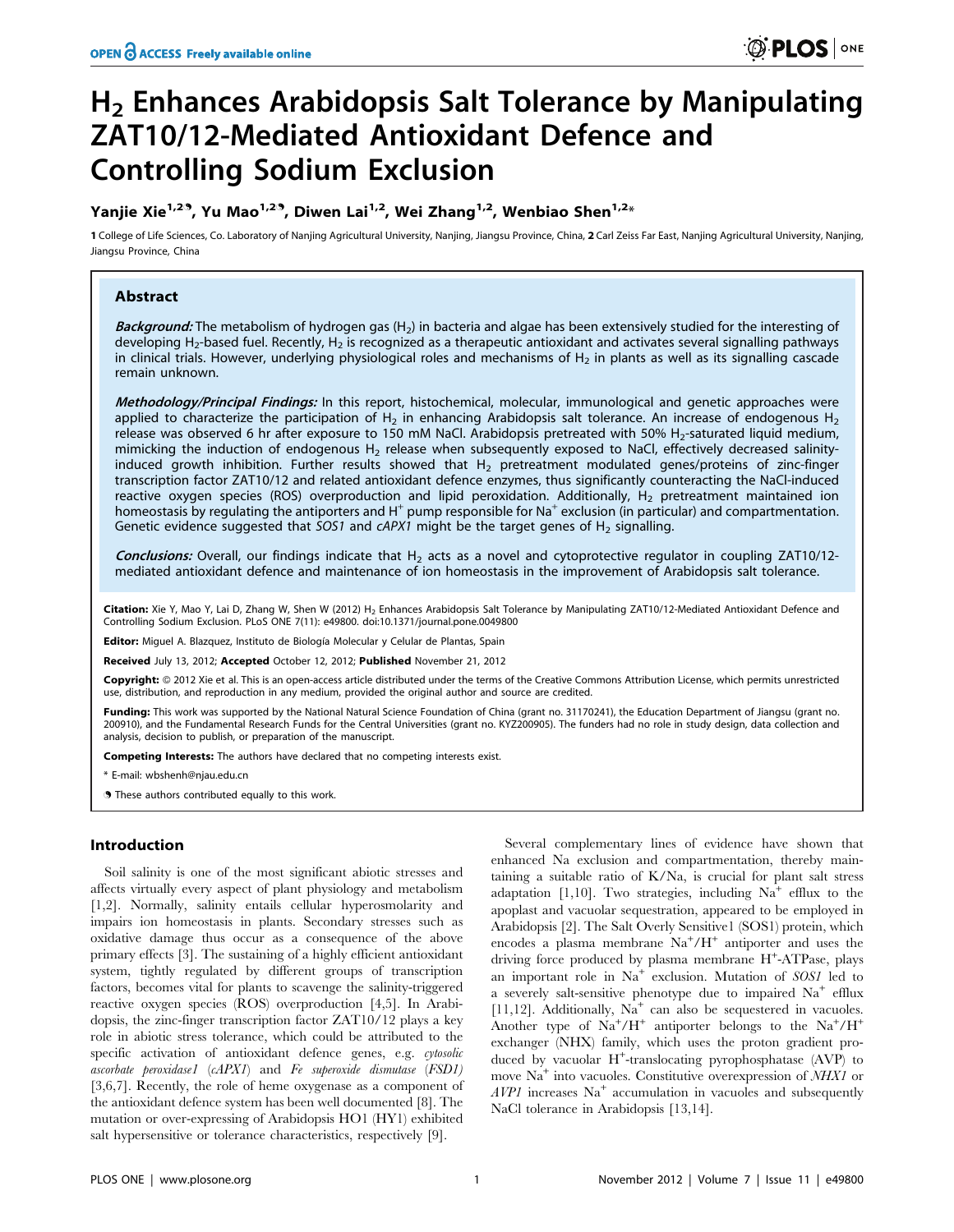Molecular hydrogen  $(H_2)$  is the structurally simplest gas in nature and behaves as an inert gas at room temperature [15]. Recently,  $H_2$  was recognized as possessing antioxidative effects or modulating different signalling cascades by the rapid diffusion into tissues and cells, and exerting organ protective effects in clinical trials  $[16,17,18,19,20]$ . Normally,  $H_2$  production and assimilation are assumed to depend on the presence of a hydrogenase system in bacteria and green algae [21,22]. Alongside these researches, earlier studies showed the evolution of  $H_2$  by seedlings, excised embryos, roots and hypocotyls in several higher plant species [23,24,25]. However, the enzyme(s) responsible for  $H_2$  production in higher plants remain uncertain. The experimental evidence and precise mechanism for  $H_2$  as a bio-effector or signalling molecule in plants upon multiple environmental stresses have hitherto been unknown.

The present study showed that salt stress induced an increase in endogenous H2 production in Arabidopsis seedlings. Furthermore, the preliminary mechanism of  $H_2$  when dissolved in liquid medium in improving plant resistance to salinity was investigated. The consumption of  $H_2$  has the potential to attenuate salinity toxicity by (1) modulating the expression of  $ZAT10/12$  and its regulated antioxidant genes/proteins, thus counteracting lipid peroxidation and ROS burst; and (2) maintaining the ion homeostasis by regulating the genes/proteins of antiporters and  $H^+$  pump responsible for  $Na^+$  exclusion (in particular) and compartmentation.

# Materials and Methods

#### Plant Materials and Growth Conditions

Arabidopsis thaliana capx1 [SALK\_088596, Col-0] and sos1 [CS3862, Col(gl1)] mutants were obtained from the Arabidopsis Biological Resource Center. Col-0 was used as the wild-type. Seeds were surface-sterilized and washed three times with sterile water for 20 min, then cultured in Petri dishes on solid Murashige and Skoog medium (MS, pH5.8) with 1% sucrose. Plates containing seeds were kept at  $4^{\circ}$ C for 2 d, and then transferred into a growth chamber with a  $16/8$  hr  $(23/18^{\circ}\text{C})$  day/night regime at 120  $\mu$ mol m<sup>-2</sup> s<sup>-1</sup> irradiation.

#### Preparation of  $H_2$ -saturated Aqueous Solution

Purified  $H_2$  gas was generated by using a  $H_2$ -producing apparatus (Saikesaisi Hydrogen Energy Co Ltd, Shandong, China). In our experiment,  $H_2$ -saturated aqueous solution was freshly obtained by pumping  $H_2$  gas through a polytetrafluoroethene filter to avoid bacterial contamination (300 ml/min). Then it was bubbled into 200 ml of sterilized water, or MS liquid medium (also regarded as  $H_2$ -saturated aqueous solution) in the presence or absence of 150 mM NaCl for about 30 min, a sufficient duration to saturate the solution with  $H_2$ . Then, the saturated 100% stock solution was immediately diluted to the required concentration (10, 25, 50, and 75% of saturation,  $[v/v]$ ).

## Determination of  $H_2$  Production by Gas Chromatography  $(GC)$

Arabidopsis endogenous  $H_2$  production was determined by GC (GC 5890C; Nanjing Kejie Technology Ltd, China) equipped with thermal conductivity detector (TCD) according to the method described by Ohsawa et al. [17] with modifications. The working conditions were optimized as TCD detector temperature at  $100^{\circ}$ C, 5Å molecular sieve as fixed phase, column temperature at  $150^{\circ}$ C, oven temperature at  $60^{\circ}$ C. Nitrogen gas was used as carrier gas and air pressure 0.2 MPa.

#### Stress Treatments and Salt-tolerant Phenotype Analysis

5- or 25-day-old seedlings were selected for salt tolerance analysis. To test whether the NaCl-induced growth inhibition was alleviated by H<sub>2</sub>, pre-treatment, co-treatment, post-treatment or recovery treatment with the indicated saturations of  $H_2$  were applied in MS liquid medium. Seedlings without chemical treatments were the control (Con). The phenotypes, including fresh weight, chlorophyll content, and primary root growth, were observed at the indicated times [9,26].

# Determination of the Content of Thiobarbituric Acidreactive Substances (TBARS)

Lipid peroxidation of seedlings was estimated by measuring the amount of TBARS as previously described [27,28].

# Histochemical Detection of  $H_2O_2$  and  $O_2$ <sup>-</sup> Radical

 $H_2O_2$  or  $O_2$ <sup>-</sup> level was measured by 3,3'-diaminobenzidine (DAB) or nitroblue tetrazolium (NBT) staining, respectively [29]. Seedlings were immersed in freshly prepared DAB solution (0.1% w/v, pH 3.8), vacuum infiltrated, and then incubated overnight in darkness at 22°C. Alternatively, seedlings were immersed in NBT solution in 10 mM potassium phosphate buffer (pH 7.8) containing 10 mM NaN3, vacuum infiltrated, and then incubated in darkness at  $22^{\circ}$ C for 1 h. After incubation, the stained seedlings were placed in a solution containing acetic acid:glycerol:ethanol  $(1:1:3, v/v/v)$  at 95<sup>°</sup>C for 10 min, and then stored in 95% ethanol until photographed (model Stemi 2000-C; Carl Zeiss, Germany).

# Real-time RT-PCR Analysis

Total RNA was isolated using Trizol reagent (Invitrogen, Gaithersburg, MD, USA) according to the manufacturer's instructions. Real-time quantitative RT-PCR reactions were performed using a Mastercycler® ep realplex real-time PCR system (Eppendorf, Hamburg, Germany) with SYBR® Premix Ex  $Taq^{TM}$ (TaKaRa Bio Inc, China) according to the manufacturer's instructions. Using specific primers (Table S1), relative expression levels of corresponding genes were presented as values relative to corresponding control samples at the indicated times or conditions, after normalization to actin2/7 (accession number NM\_121018) transcript levels.

#### Determination of APX Activity

Arabidopsis seedlings (0.2 g) were homogenized in 5 ml of 50 mM potassium phosphate buffer (pH 7.0) containing 1 mM ethylenediaminetetraacetic acid (EDTA), 1% polyvinylpyrrolidone (PVP), and 1 mM ascorbic acid. The homogenate was centrifuged at 12 000 g for 15 min at  $4^{\circ}$ C, and the supernatant was immediately used for the APX activity determination by monitoring the decrease in  $A_{290}$  [27,28]. Protein concentration was determined by the method of Bradford using bovine serum albumin as the standard [30].

# Western-blot Analysis for APX and H<sup>+</sup>-ATPase

Supernatant obtained for APX activity assays were also analyzed by western-blot. For western-blot analysis of  $H^+$ -ATPase, Arabidopsis root tissues were collected and homogenized using 5 ml of ice-cold isolation medium containing 250 mM mannitol, 25 mM HEPES-Tris (pH 7.4), 1 mM EDTA, 1% PVP, 10% (v/v) glycerol, and 1 mM dithiothreitol. The whole procedure was performed at  $4^{\circ}$ C. The homogenate was filtered through four layers of cheesecloth and centrifuged at 1 300 g for 30 min. The supernatant was centrifuged at 60 000 g for 30 min to yield a crude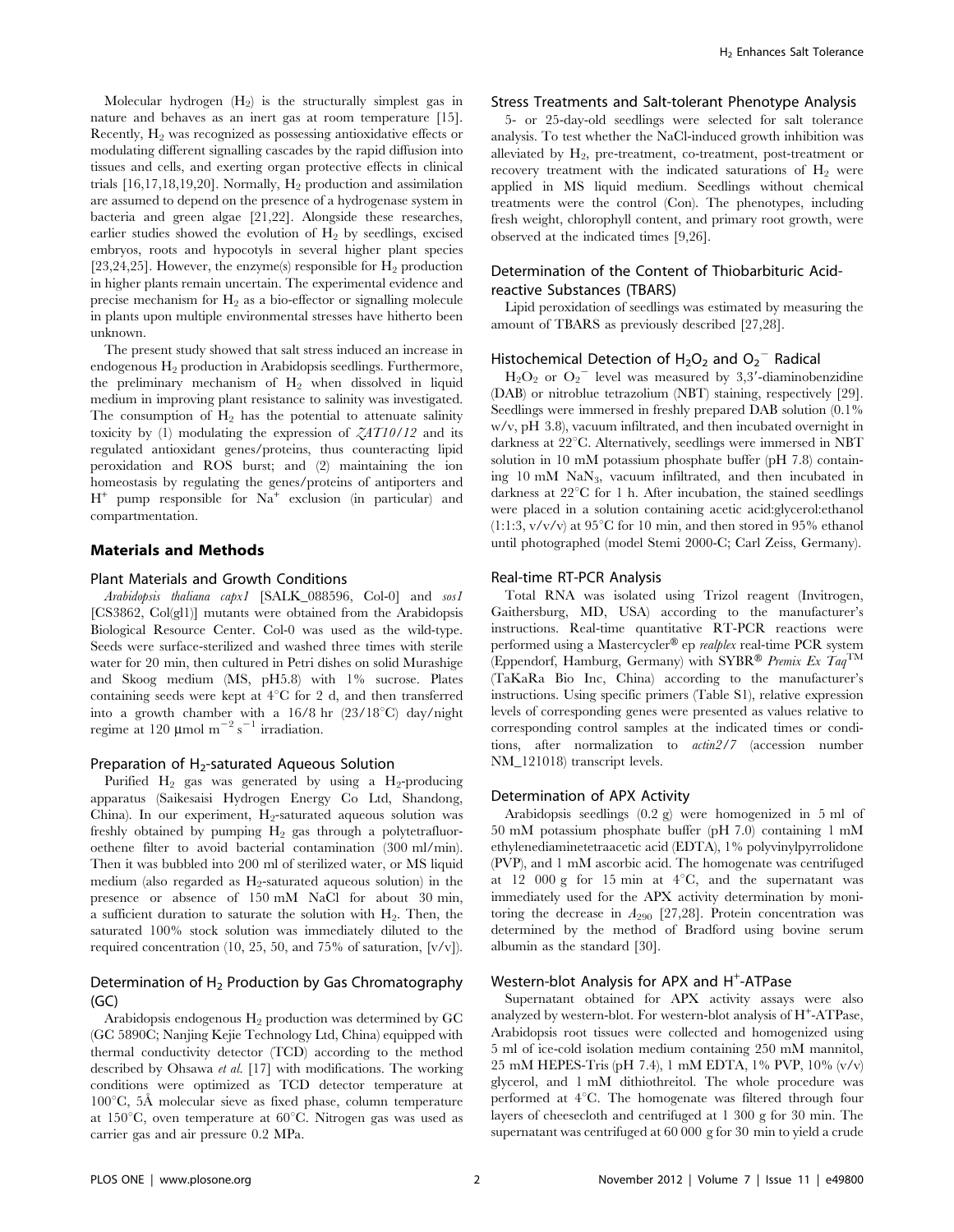membrane fraction for further suspension, which were used for western-blot analysis.

Twenty micrograms of protein were subjected to SDS-PAGE using a 12.5% acrylamide resolving gel (Mini Protean II System; Bio-Rad). Separated proteins were then transferred to PVDF membranes and nonspecific binding of antibodies was blocked with 5% BSA. The primary antibody against APX and plasma membrane H<sup>+</sup> -ATPase in Arabidopsis (Agrisera, Uppsala, Sweden) were applied overnight at  $3000 \times$  dilution [31,32,33]. Immune complexes were detected using horseradish peroxidase (HRP)-conjugated goat anti-rabbit IgG. The color was developed with a solution containing DAB as the HRP substrate. Finally, the developed films were scanned (Uniscan B700<sup>+</sup>, Tsinghua Unigroup Ltd, Beijing China), and bands were analyzed by densitometry using Quantity One software (4.6.2 version).

#### Determination of Ion Content

Na, K and Ca in seedlings were extracted and contents were measured by Inductively Coupled Plasma Optical Emission Spectrometry (Optima 2100DV; Perkin Elmer, USA) as described previously [34].

#### Data Presentation and Statistical Analysis

Data are shown as means  $\pm$  SE (standard error) from three independent experimental replications. Statistical analysis was performed using SPSS 16.0 software. Data are means  $\pm$  SE from three independent experiments. Differences among treatments were analyzed by one-way ANOVA, taking  $P<0.05$  level as significant according to *t*-test or Duncan's multiple range test where appropriate.

#### Results

#### H<sub>2</sub> Protected Arabidopsis from Salt Stress-induced Growth Inhibition

Previous studies demonstrated  $H_2$  production in seedlings and excised embryos [23], and our findings extended these observations. For example, in comparison with the NaCl-free control sample,  $H<sub>2</sub>$  production in Arabidopsis seedlings increased significantly after 150 mM NaCl exposure for 6 h, and fell back to control level after 48 hr of treatment (Figure 1A).

To test whether endogenous  $H_2$  had any effect on the regulation of salt tolerance, a series of exogenous  $H_2$ -saturated aqueous solutions with different levels of saturation were applied. Seedling growth was markedly inhibited after exposing 5-day-old Arabidopsis seedlings to NaCl for 5 d, as evaluated by changes in fresh weight and primary root growth (Figure 1B). Pretreatment with increased levels of  $H_2$ -saturation in aqueous solution, in the range 10–50% saturation, led to considerable rescuing effects in a dosedependent manner, with more significant performance in the development of leaf tissues compared to roots. A maximal inducible response was observed when 50% saturation of  $H_2$ was applied alone or followed by NaCl (in particular) (Figure 1B, S1); whereas higher concentrations (75 and 100%) were less effective. Therefore,  $50\%$  H<sub>2</sub>-saturated aqueous solution was used throughout this study. Similar ameliorating responses of  $H_2$ against the NaCl-induced growth inhibition were also observed in 25-day-old plants, as evaluated by morphology, chlorophyll content and fresh weight (Figure 1C, D, S2).

Interestingly, in comparison with controls, the pretreatment with 50%  $H_2$ -saturated aqueous solution followed by NaCl stress for 6 and 48 hr significantly increased  $H_2$  production in seedlings, which also approximately mimicked a physiological response elicited by NaCl stress (Figure 1A). Whereas, slight but not significant decrease in  $H_2$  production was observed in plants pretreated with  $H_2$  aqueous solution alone. Our results clearly suggested that the cytoprotective effect of  $H_2$  was universal, which was supported by results obtained from the treatment of  $H_2$  and NaCl individually or simultaneously on seedling growth and chlorophyll content, showing that  $H_2$  pretreatment brought about the maximal responses (Figure S3). Taken together, these findings suggest beneficial roles of endogenous  $H_2$  in the attenuation of salinity toxicity.

#### Alleviation of Lipid Peroxidation and ROS Homeostasis

To assess whether the beneficial effects of  $H<sub>2</sub>$  were related to oxidative stress, the TBARS formation, which is a reliable marker of lipid peroxidation and free radical generation, was measured. As expected, exposure of Arabidopsis seedlings to NaCl caused significant increases in the TBARS content over the 120 hr period (Figure 2A). However, pretreatment with 50%-saturated  $H_2$ aqueous solution produced a significant reduction in TBARS levels during similar time periods. Interestingly,  $H_2$  aqueous solution pretreatment alone also resulted in decreased TBARS levels, in comparison with the controls.

Salinity-induced ROS has been demonstrated to cause oxidative damage to plants, and  $O_2$ <sup>-</sup> and  $H_2O_2$  are believed to be the most important components [5,29]. The effect of  $H_2$  on the salinity-induced ROS overproduction was further investigated by histochemical staining. Basal levels with low production of  $O_2$ (NBT staining) and  $H_2O_2$  (DAB staining) were detected in control plants. However, the seedlings treated with NaCl were stained extensively in the hypocotyls (especially), cotyledons, and true leaves, whereas those pretreated with  $50\%$ -saturated  $H_2$  aqueous solution exhibited light staining (Figure 2B, C), all of which were consistent with the changes in TBARS content (Figure 2A). In vitro analysis further showed that  $H_2$  was able to directly quench  $H_2O_2$ but not  $O_2$ <sup>-</sup> (Figure S4), which was in agreement with the results of DPPH (in particular) and TEAC assays but not FRAP assay (Figure S5).

#### Modulation of Antioxidant Defence System

In order to get an insight into the *in vivo* function of  $H_2$ , the expression of the ZAT10/12-related antioxidant defence system was analysed. Expression of corresponding genes was altered upon salinity stress (Figure 2D). Moreover, the pretreatment with 50% saturated  $H<sub>2</sub>$  aqueous solution weakened or blocked the downregulation of cAPX1,  $ZAT10$  and FSD1, and strengthened the upregulation of ZAT12 gene expression, compared to salinity stress alone. The expressions of ZAT10, cAPX1 and FSD1 were altered by 50%-saturated  $H_2$  aqueous solution alone. To further determine whether protein synthesis was also involved in  $H_2$ modulated antioxidant defence system, the changes of total APX activity and its protein level in Arabidopsis seedlings were investigated. Results revealed that in comparison with the control samples, the salt-triggered inhibition of total APX activity and the reduced stromal APX (sAPX) and cytoplasmic APX (cAPX) protein level were clearly reversed by the pretreatment with 50% saturated  $H_2$  aqueous solution (Figure 3A, B). However, in view of the inconsistency of APX activity and respect protein levels in Arabidopsis seedlings pretreated with  $50\%$ -saturated  $H_2$  aqueous solution followed by salinity stress (50% $H_2 \rightarrow NaCl$ ), the possibility of post-translation regulation of APX triggered by  $H_2$  could not be easily ruled out.

Given the fact that cAPX1 is a central component of ROS network [35], the *capx1* mutant with reduced APX total activity (approximate 60%; Figure 3C) was adopted for further genetic analysis. In contrast to wild-type (Figure 1), it was found that no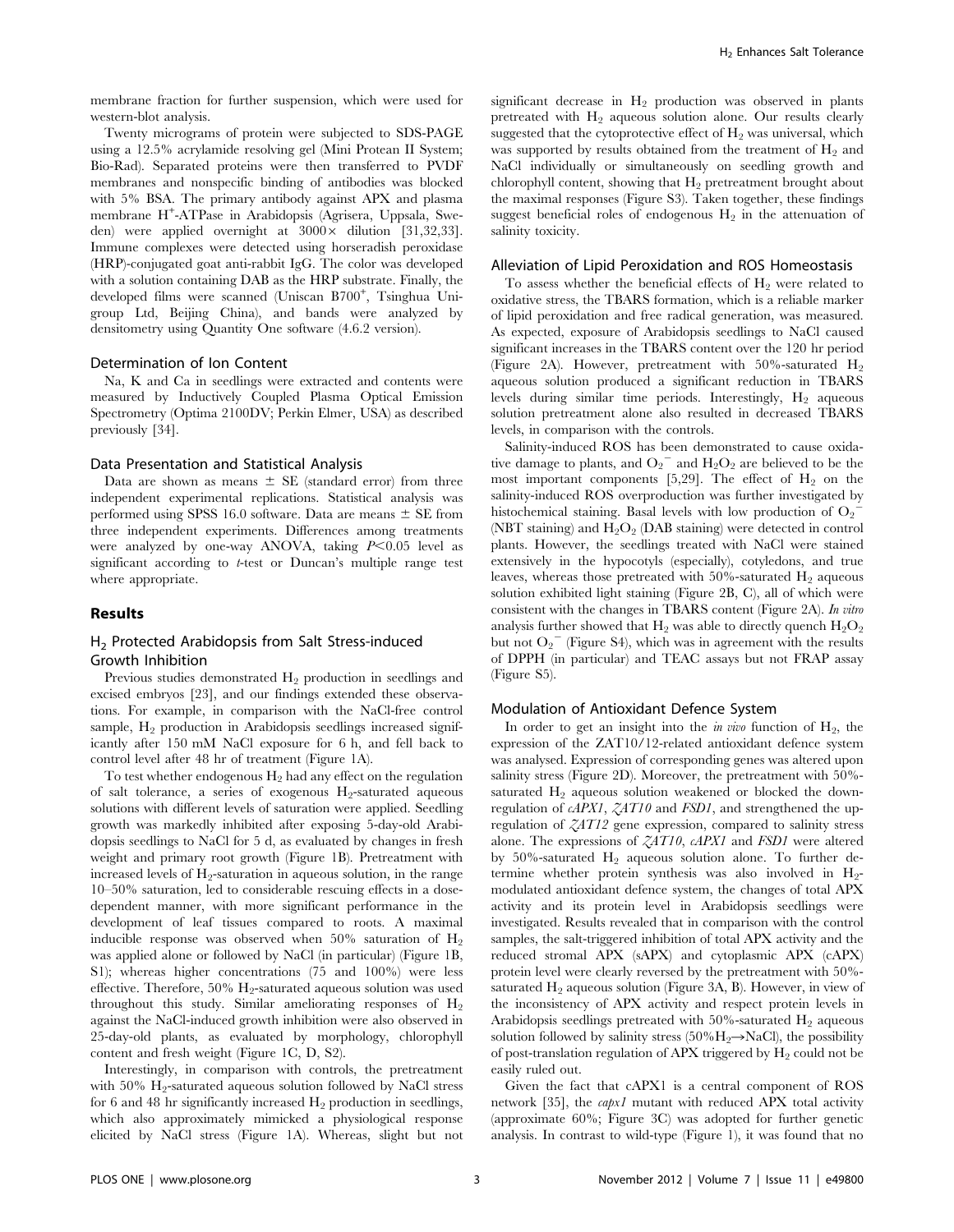

Figure 1. H<sub>2</sub> alleviates salt stress-induced Arabidopsis seedlings growth inhibition. Effects of H<sub>2</sub>-saturated aqueous solution pretreatments with the indicated saturations for 24 hr on endogenous  $H_2$  production (A), fresh weight and primary root growth (B) in 5-day-old seedlings grown in the liquid MS medium with or without NaCl treatment for the indicated times (A) or 120 hr (B). Effects of H<sub>2</sub> pretreatment on morphology (C), chlorophyll content and fresh weight (D) in Arabidopsis plants. 25-day-old seedlings were pretreated with or without 50% H<sub>2</sub>saturated aqueous solution for 24 hr and then exposed to the liquid MS medium in the presence or absence of 150 mM NaCl for another 8 days. Sample without chemicals was the control (Con). Bar = 2 cm (C). Statistical analysis was performed using SPSS 16.0 software. Data are means  $\pm$  SE from three independent experiments. Bars with different letters are significantly different at  $P<0.05$  according to Duncan's multiple range test. doi:10.1371/journal.pone.0049800.g001

significant difference of salinity toxicity appeared in salinity stressed-capx1 mutants in the presence or absence of  $H_2$  pretreatment (Figure 3D–F), further suggesting that cAPX1 might be the downstream target protein of  $H_2$  signalling.

We also noticed that in comparison with salt stress alone samples, there were no significant increases in the HY1 protein and expression of genes involved in the 2-Cys peroxiredoxins cycles (responsible for chloroplast-localized detoxification mechan-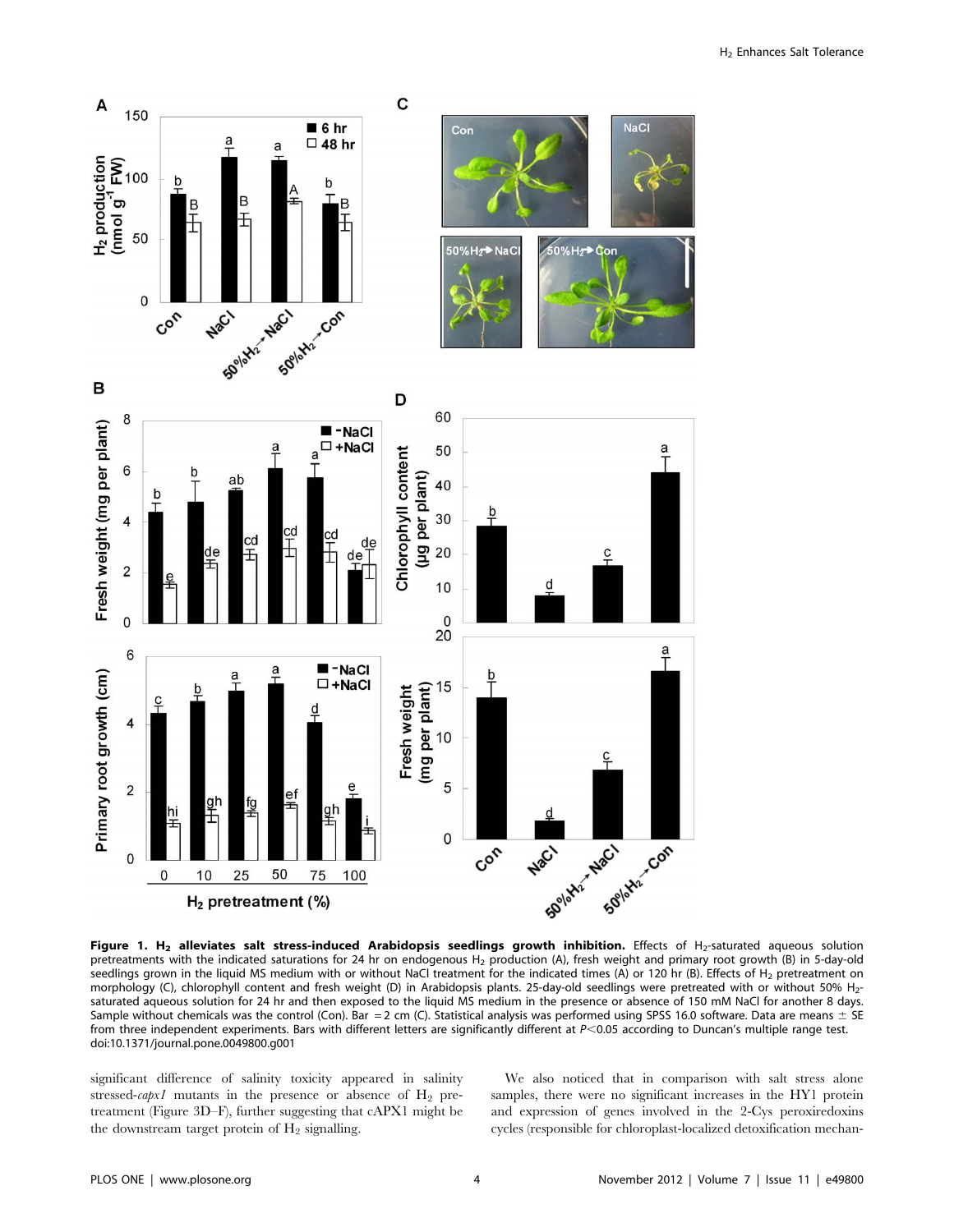

Figure 2. H<sub>2</sub> protects Arabidopsis seedlings against salt stress-induced lipid peroxidation and ROS homeostasis. Seedlings were preincubated in 50% H<sub>2</sub>-saturated MS liquid medium for 24 hr, and then exposed to the MS liquid medium in the presence or absence of 150 mM NaCl. Sample without chemicals was the control (Con). Levels of lipid peroxidation (thiobarbituric acid reactive substance, TBARS) were measured at the indicated times (A). To detect  $O_2$ <sup>-</sup> and H<sub>2</sub>O<sub>2</sub>, seedlings were stained with NBT (B) and DAB (C) 120 hr after various treatments, respectively. Bar = 2 mm. (D) Transcript levels of zinc finger protein10 (ZAT10; At1g27730), zinc finger protein12 (ZAT12; At5g59820), cytosolic ascorbate peroxidase1 (cAPX1, At1g07890) and Fe superoxide dismutase1 (FSD1, Ag4g25100) after 120 hr of indicated treatments were analyzed by real-time RT-PCR. Expression levels were presented as values relative to corresponding untreated control samples (Con), after normalization to actin2/7 (At3g18780) levels. Statistical analysis was performed using SPSS 16.0 software. Data are means  $\pm$  SE from three independent experiments. Bars with different letters are significantly different at  $P<0.05$  according to Duncan's multiple range test. doi:10.1371/journal.pone.0049800.g002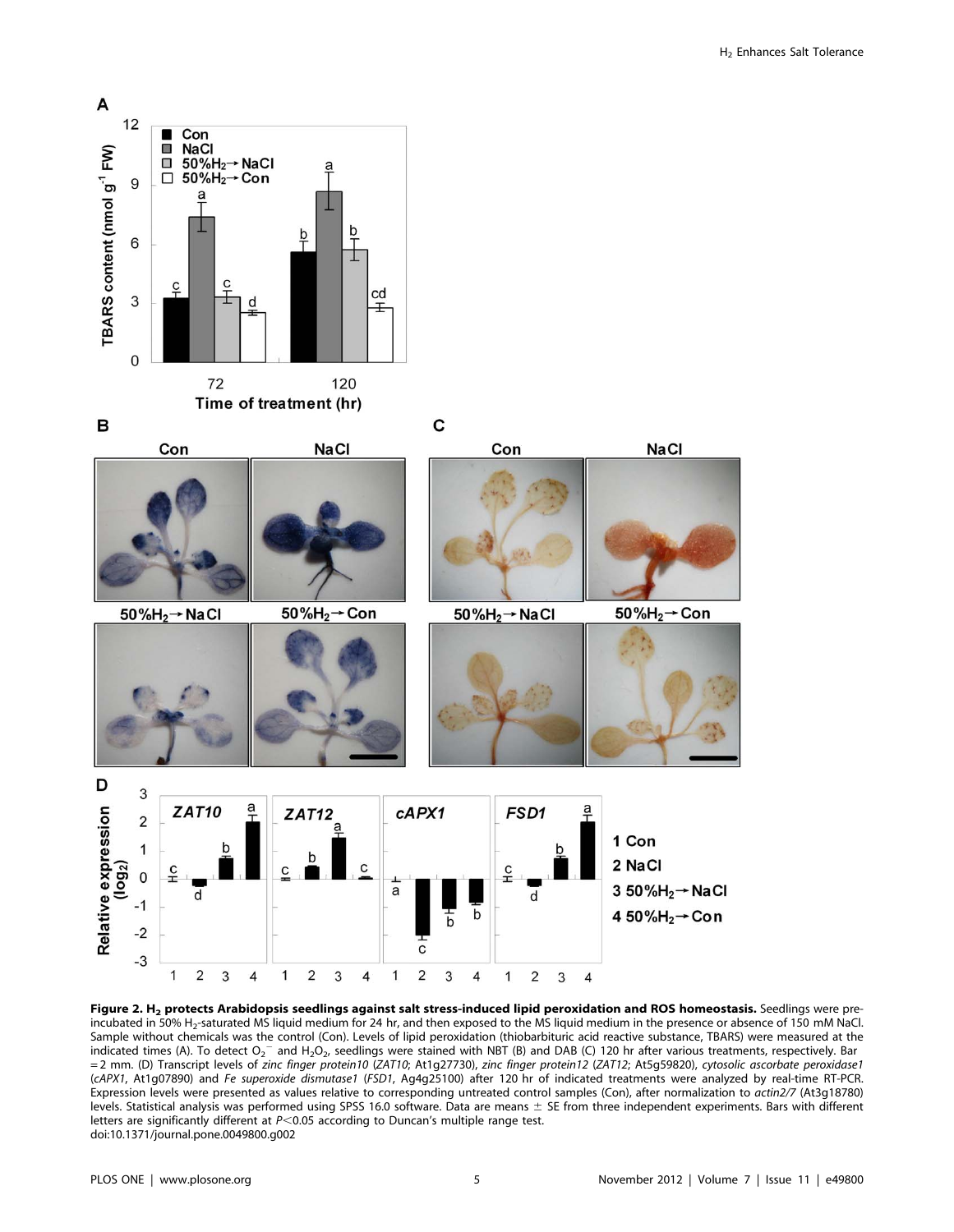

Figure 3. Modulation of APX by H<sub>2</sub> and phenotypes of  $cAPX1$  knockout plants. (A) Changes of APX activity in Arabidopsis seedlings. (B) Up panel, stromal APX (sAPX) and cytoplasmic APX (cAPX) gene expression in Arabidopsis seedlings. Bottom panel, Coomassie Brilliant Blue-stained gels that showing equal amounts of proteins were loaded. The numbers above/below the band indicate the relative abundance of the corresponding sAPX/cAPX protein compared with that of the control sample. (C) Determination of total APX activity in 5-day-old wild-type and capx1 mutant seedlings. (D–F) Changes of fresh weight, chlorophyll content, and primary root growth of capx1 mutant seedlings. Corresponding samples without chemicals were regarded as a control (Con, 100%). 5-day-old wild-type and capx1 mutant seedlings were pretreated with or without 50% H<sub>2</sub>saturated aqueous solution for 24 hr, followed by the exposure to the liquid MS medium in the presence or absence of 150 mM NaCl for another 120 hr, and then phenotypic indicators were determined, respectively. The dashed lines denoted the inhibition rate of wild-type grown under NaCl stress, taking corresponding wild-type samples without chemicals as a 100%. Statistical analysis was performed using SPSS 16.0 software. Data are means  $\pm$  SE from three independent experiments. Bars denoted by the different letters were different significantly at  $P$ <0.05 according to Duncan's multiple range test (A, D-F). Additionally, the asterisk above the bar indicates significantly different in comparison with the wild-type at P<0.05 according to  $t$  test  $(C)$ . doi:10.1371/journal.pone.0049800.g003

isms) in  $H_2$ -pretreated seedlings, suggesting that these were not involved in the  $H_2$ -induced salt tolerance (Figure S6, S7).

#### Reestablishment of Ion Homeostasis

The maintenance of ion homeostasis is crucial for plant survival upon salt exposure, so we compared elements ratios in  $H_2$ pretreated and non-pretreated salt-stressed plants. Stirringly, there was a notably decrease in Na/K ratio in  $H_2$ -pretreated plants (Figure 4A), caused by the lower  $Na<sup>+</sup>$  accumulation (Figure S8). However, no significant changes of  $K^+$  and  $Ca^{2+}$  contents were observed.

We further examined the transcripts responsible for  $Na^+$ exclusion and compartmentation. The expressions of SOS1 and AHA3 in seedling roots, which were located in plasma membrane and controlled the  $Na<sup>+</sup>$  exclusion, were up-regulated by salt stress. These tendencies were strengthened significantly by  $H_2$  pretreatment (Figure 4B). A similar result was also observed for the western blot analysis of PM H<sup>+</sup> -ATPase protein (Figure 4C).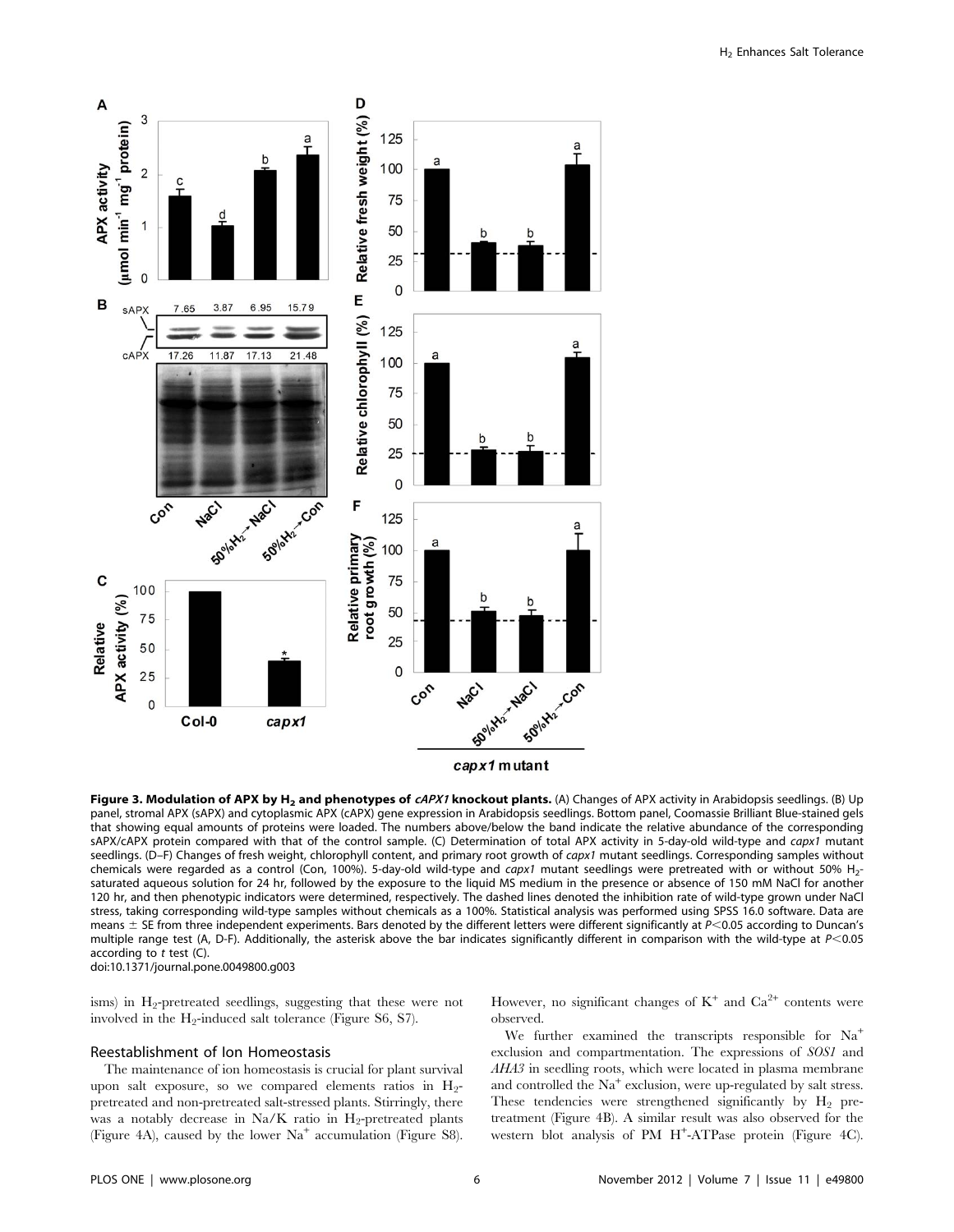

Figure 4. H<sub>2</sub> regulates ion homeostasis and phenotypes of sos1 knockout plants. (A) Changes of Na/K ratio in Arabidopsis seedlings. (B) Relative gene expression of salt overly sensitive1 (SOS1; At2g01980), Arabidopsis H<sup>+</sup>-ATPase3 (AHA3; At5g57350) in Arabidopsis seedling roots. (C) Up panel, plasma membrane (PM) H<sup>+</sup> -ATPase protein level in Arabidopsis seedling roots. Bottom panel, Coomassie Brilliant Blue-stained gels that showing equal amounts of proteins were loaded. The number above the band indicates the relative abundance of the corresponding H<sup>+</sup> - ATPase protein compared with that of the control sample. (D-F) Changes of fresh weight, chlorophyll content, and primary root growth of sos1 mutant seedlings. Corresponding samples without chemicals were regarded as a control (Con, 100%). 5-day-old wild-type and sos1 mutant seedlings were pretreated with or without 50% H<sub>2</sub>-saturated aqueous solution for 24 hr, followed by the exposure to the liquid MS medium in the presence or absence of 150 mM NaCl for another 120 hr, and then phenotypic indicators were determined, respectively. The dashed lines denoted the inhibition rate of wild-type grown under NaCl, taking corresponding wild-type samples without chemicals as a 100%. Statistical analysis was performed using SPSS 16.0 software. Data are means  $\pm$  SE from three independent experiments. The asterisk above the bar indicates significantly different in comparison with NaCl-treated alone sample at  $P<0.05$  according to t test (A). Additionally, bars denoted by the different letters were different significantly at  $P<0.05$  according to Duncan's multiple range test (B, D–F). doi:10.1371/journal.pone.0049800.g004

Further genetic evidence showed no significant difference in salinity toxicity in stressed-sos1 mutant with or without  $H_2$ pretreatment (Figure 4D–F), further supporting the idea that  $SOS1$  might be the target gene of  $H_2$  signalling. Compared with salt stress alone samples, there were differential positive roles of  $H_2$ pretreatment in the gene expression of AVAP4, NHX2 and NHX5 in roots, AVP1, NHX1, NHX3 and NHX5 in leaves, further confirmed the potential regulatory role of  $H_2$  in Na<sup>+</sup> sequestration

(Figure 5). Additionally, the  $H_2$ -pretreatment alone caused significant alteration of the above transcripts, except for AVAP4.

#### Discussion

It has been proposed that biologically active gases possess advantages due to their low molecular weight, and can diffuse extremely rapidly into cells and likely to reach important target subcellular compartments. Thus, they have emerged as key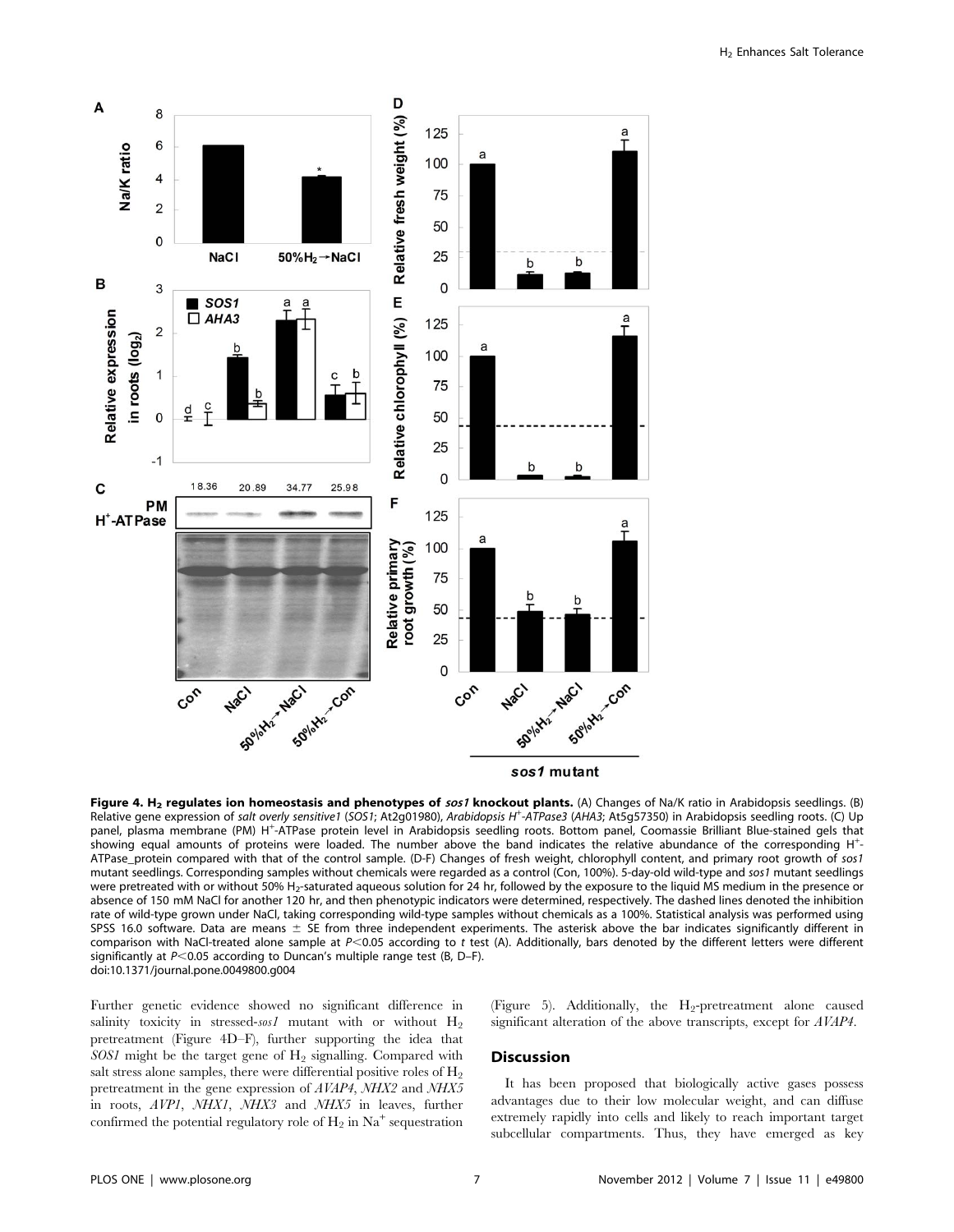

Figure 5. Regulation of transcripts responsible for Na compartmentation by  $H_2$ . (A, B) Relative gene expression of Arabidopsis V-type proton ATPase proteolipid subunit c4 (AVAP4; At1g75630), sodium hydrogen exchanger2 (NHX2; At3g05030), sodium hydrogen exchanger5 (NHX5; At1g54370), Arabidopsis vacuolar membrane proton pump1 (AVP1; At1g15690), sodium hydrogen exchanger1 (NHX1; At5g27150), and sodium hydrogen exchanger3 (NHX3; At5g55470) in Arabidopsis seedling roots or leaves, respectively. Seedlings were pre-incubated in 50% H2-saturated MS liquid medium for 24 hr, and then exposed to the MS liquid medium in the presence or absence of 150 mM NaCl for anther 120 hr. Sample without chemicals was the control (Con). Plot key illustrated each bar shown in A and B. Statistical analysis was performed using SPSS 16.0 software. Data are means  $\pm$  SE from three independent experiments. Differences among treatments were analyzed by one-way ANOVA, taking  $P< 0.05$  level as significant according to Duncan's multiple range test. doi:10.1371/journal.pone.0049800.g005

regulator molecules and bio-effectors in multiple signalling events [36].  $H_2$  is a colourless, tasteless, odourless, and nonirritating diatomic gas, and is generally regarded as physiologically inert in hyperbaric medicine. Recent studies in the clinical trials showed that  $H_2$  gas possessed protective effects in hepatic injury [37], myocardial infarction [38], and lipid and glucose metabolism in patients with type 2 diabetes [39]. In the present work, exposure of Arabidopsis seedlings to salt-stress caused rapid release of endogenous  $H_2$  (Figure 1A). In response to this observation, one question should be answered: what is the physiological significance of this endogenous  $H_2$  production?  $H_2$  production generally depends on the hydrogenase system in bacteria and green algae [21,40,41,42]. Although previous results showed the existence of [FeFe]-hydrogenase-like protein in Arabidopsis [43], it was proposed that this hydrogenase-like protein in eukaryotes did not metabolize  $H_2$  [43,44]. Thus, further work will be required to characterize the potential enzymatic or even non-enzymatic sources of endogenous  $H_2$  production in higher plants.

Regardless of these unsolved problems, the methodology using exogenous  $H_2$  provides a useful research tool to study the biological functions of  $H_2$ , since its pretreatment mimicked a physiological response elicited by salt treatment (Figure 1A). Subsequently, our results illustrated that Arabidopsis plants pretreated with 50% H2-saturated aqueous solution exhibited significant relieved salt-induced growth inhibition (Figure 1B–D, S1, S2). Moreover,  $H_2$ -induced recovery of seedling growth inhibition upon NaCl is unlikely to result from the direct reaction of NaCl with  $H_2$ , as  $H_2$  pretreatment brought about the maximal rescuing responses (Figure S3). Intriguingly, this advantage of  $H_2$  was independent of plant growth stage, since this alleviation behaviour was observed in Arabidopsis plants at different growth stages (Figure 1, S1, S2).

In rat pheochromocytoma12 cultured cells,  $H_2$  specifically quenches detrimental ROS, such as  $\cdot$ OH and peroxynitrite, while maintaining the metabolic oxidation-reduction reaction and other less-potent ROS, such as  $O_2$ <sup>-</sup> and H<sub>2</sub>O<sub>2</sub> [17]. Interestingly, in vitro analysis showed a direct reaction of  $H_2$  with  $H_2O_2$  but not  $O_2$ <sup>-</sup> (Figure S4). In the present study,  $H_2$  pre-treatment was performed to avoid the above interference. In view of the fact that this pre-treatment led to an increase in endogenous  $H_2$  production (50% $H_2 \rightarrow NaCl$ , Figure 1A), the possibility of  $H_2$  in direct quenching ROS could not be easily ruled out in vivo.

Multiple evidences illustrate that various abiotic stresses trigger ROS overproduction, thus leading to oxidative stress and cellular damage in plants [45]. It is also well established that transcription factor ZAT10/12 plays a key role in the specific activation of the ROS-related antioxidant system, including cAPX1, cAPX2 and FSD1 [7], which is partially correlated with plant salt tolerance [5]. Two lines of evidence supported the signalling role of  $H_2$ : (1)  $H_2$ pretreatment could differentially prevent the salt-induced decrease of ZAT10, cAPX1, and FSD1 transcripts, and strengthen the upregulation of ZAT12 expression (Figure 2D); (2) NaCl-induced inhibition of APX protein level and total activity was reversed by the pretreatment of  $50\%$ -saturated  $H_2$  aqueous solution (Figure 3A, B). These results indicated that the  $H_2$ -regulated APX gene expression was, at least partially, contributed to mRNA and protein levels.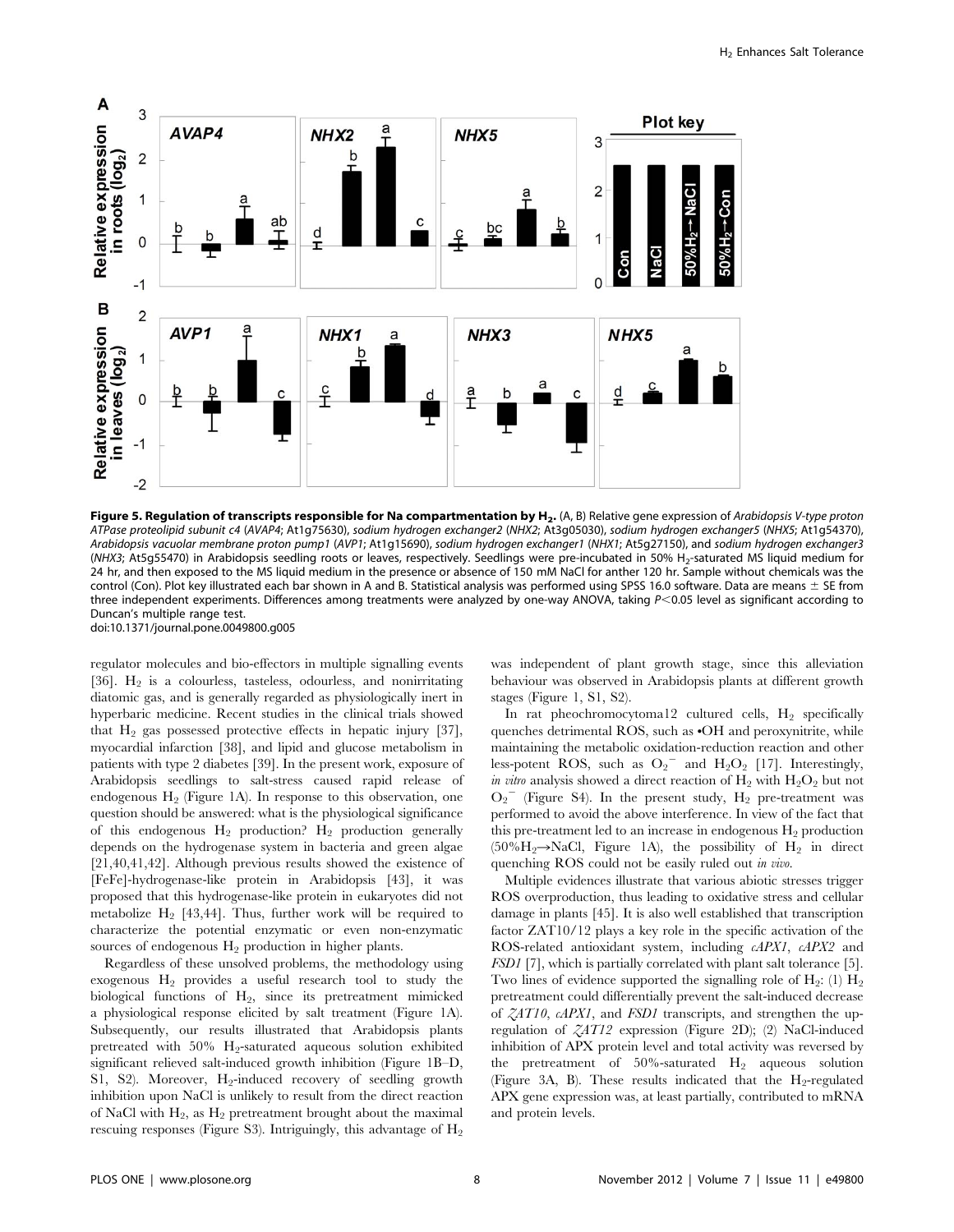To further verify whether an ''antioxidant molecular'' or "signalling molecular" function plays the decisive effect in  $H_2$ enhanced Arabidopsis salt tolerance, the capx1 mutant with disrupted antioxidant defence system was used [35]. Supposing that  $H_2$  operates as "signalling molecule" but not "antioxidant" molecule", feeding  $capx1$  mutant with  $H_2$  could rescue its salinity toxicity symptom. In our experimental conditions, however, genetic results showed that there was no significant difference in salinity toxicity in *capx1* mutant with or without  $H_2$  pretreatment (Figure 3D), further indicating that  $H_2$ -induced protective role was mainly derived from its signalling molecular roles. Compared with the inhibition rates of wild-type (dashed lines), the  $capx1$  mutant appeared to be slightly salt tolerant (Figure 3D–F). Accordingly, Millet et al [46] reported that *apx1* mutant was tolerant to both salinity and osmotic stress. We supposed that these results might be attributed to the different compensated activation of other stressresponsive pathways by the mutation of APX1 [47]. In our experimental conditions, considering that  $H_2$  pretreatment failed to rescue the salinity toxicity phenotype of capx1 mutant, we hypothesized that the potential compensated pathway abovementioned is activated in a  $H_2$ -independent fashion.

There was an expected correlation among transcripts of ZAT10/12-mediated antioxidant defence,  $H_2O_2$  and  $O_2$ <sup>-</sup> content and lipid peroxidation (Figures 2, 3), and plant growth parameters (Figure 1, S1, S2). We further concluded that the cytoprotective role of  $H_2$  might be attributed to the activation of antioxidant defence signalling, and thereafter modulating ROS homeostasis and decreased TBARS formation. Clinical results showing that  $H_2$ is effective for many ROS-induced diseases are consistent with this proposition [48]. It was noteworthy that compared with the control samples, the expression of  $ZAT10$ ,  $cAPX1$ , and  $FSD1$ ,  $APX$ protein and activity were altered by  $50\%$ -saturated  $H_2$  aqueous solution alone (Figures 2D, 3A, B). Interestingly, treatment of 50%-saturated  $H_2$  aqueous solution alone also led to a series of significant changes, such as increased chlorophyll content and fresh weight (Figure 1), lowering TBARS content and ROS accumulation (Figure 2A–C). Although the identification of above mechanism goes beyond the scope of our work which discoveries H2-regulated Arabidopsis salt tolerance, it will be a part of future investigations.

Both the maintenance of ion homeostasis and the enhancement of antioxidant defence are two crucial mechanisms for plant survival upon salt stress  $[1,5,10,28]$ . Regulation of Na<sup>+</sup> exclusion and compartmentation, controlled by sodium exchanger located in plasma membrane and vacuole, are two effective strategies for plant to maintain ion homeostasis upon salinity stress [1,10]. Meanwhile, the ability to retain K was also correlated with plant salt tolerance [49,50]. Our results further showed that the biological benefit of  $H_2$  was attributed to its specifically reduced  $Na<sup>+</sup>$  toxicity, whereas  $K<sup>+</sup>$  and  $Ca<sup>2+</sup>$  were not affected (Figure 4A, S8). Analysis of the genes and protein responsible for the function of  $Na<sup>+</sup>$  exclusion in roots (Figure 4B, C) supported this proposition. These results also suggested that  $Na<sup>+</sup>$  exclusion might play an important role in  $H_2$ -enhanced Arabidopsis salt tolerance. Previous studies showed that the mutation of SOS1 led to a severely salt-sensitive phenotype due to impaired  $Na<sup>+</sup>$  efflux [11,12]. Together with the slight salt-tolerant phenotype of capx1 mutant (Figure 3), we further supposed that compared with the regulation of antioxidant defence system, the maintenance of SOS1-mediated  $Na<sup>+</sup>$  exclusion seems more crucial, and thus appeared to be an effective strategy for plants survival. Our genetic evidence confirmed the stress hypersensitive phenotype of sos1 mutant, and further showed no significant difference in salinity toxicity appearing in  $ssI$  mutant with or without  $H<sub>2</sub>$  pretreatment (Figure 4D–F), suggesting that SOS1 might be the downstream target of  $H_2$  signalling. Furthermore, our results illustrated that both reestablishment of ion homeostasis, especially Na exclusion, and the enhancement of antioxidant defence, are two indispensable and crucial strategies of  $H_2$ -conferred plant salt tolerance. In view of the fact that the AVP and NHX transcript levels were also modulated by  $H_2$ -pretreatment compared with salt stress alone (Figure 5), and the  $K^+$  content was not altered (Figure S8), the detailed mechanism of AVP- and/or NHX-mediated Na<sup>+</sup> compartmentation, and SOS1-mediated  $Na<sup>+</sup>$  exclusion (in particular) in  $H_2$ -enhanced salt tolerance will be identified in the further study.

Together, in this work, we present evidence showing  $H_2$ participation in plant salt tolerance by modulation of ZAT10/12 mediated antioxidant defence, and reducing of  $Na<sup>+</sup>$  toxicity by regulation of genes/proteins responsible for the function of  $Na<sup>+</sup>$ exclusion (in particular) and possible compartmentation. This report opens a new window for the study of  $H_2$  in plant signalling, and provides a potential strategy for the improvement of plant salt tolerance. Further complementary genetic approaches are required to support the above conclusion, as well as to uncover the components of  $H_2$  signalling in plants.

#### Supporting Information

Figure S1 Morphology of salinity-stressed Arabidopsis seedlings pretreated by  $H_2$ . 5-day-old seedlings were preincubated in 50%  $H_2$ -saturated MS liquid medium for 24 hr, and then exposed to the MS liquid medium in the presence or absence of 150 mM NaCl for anther 120 hr. Sample without chemicals was the control (Con). Bar  $= 1$  cm. (PDF)

Figure S2 Morphology of Arabidopsis seedlings growth on media containing  $H_2$  and NaCl. 25-day-old seedlings were pre-incubated in 50%  $H_2$ -saturated MS liquid medium for 24 hr, and then exposed to the MS liquid medium in the presence or absence of 150 mM NaCl for anther 8 days. Sample without chemicals was the control (Con).  $Bar = 2$  cm. (PDF)

Figure S3 Effects of pre-treatment, co-treatment, posttreatment or recovery treatment of  $H_2$  on NaCl-induced seedling growth inhibition and chlorophyll loss. 5-day-old Arabidopsis seedlings were pre-incubated for 24 hr in the MS liquid medium saturated with or without  $H_2$  (50% saturation) or in the presence of 150 mM NaCl, followed by the incubation in the same medium containing 150 mM NaCl for another 120 hr, or 150 mM NaCl and 50% saturation  $H_2$  together for another 120 hr, or 150 mM NaCl for 48 hr followed by 50% saturation H2 plus NaCl for another 72 hr, or 150 mM NaCl for 48 hr followed by recovery in the MS liquid medium with or without  $H_2$ for another 72 hr. Afterwards, fresh weight (A) and chlorophyll content (B) were expressed relative to the corresponding data in the chemical-free control condition (only with MS; % control). Data are means  $\pm$  SE from three independent experiments. Bars with different letters are significantly different at the  $P<0.05$  level according to Duncan's multiple range test. (PDF)

Figure S4 In vitro quenching abilities of 25 and 50%  $H_2$ saturated sterilized water to  $H_2O_2$  (A) and  $O_2$ <sup>-</sup> (B). Sterilized water was regarded as the control sample (Con). After 30 min of incubation,  $H_2O_2$  content was determined by detecting the absorbance of the Fe<sup>3+</sup>-xylenol orange complex. Additionally, the specificity of  $H_2O_2$  was tested by eliminating  $H_2O_2$  in the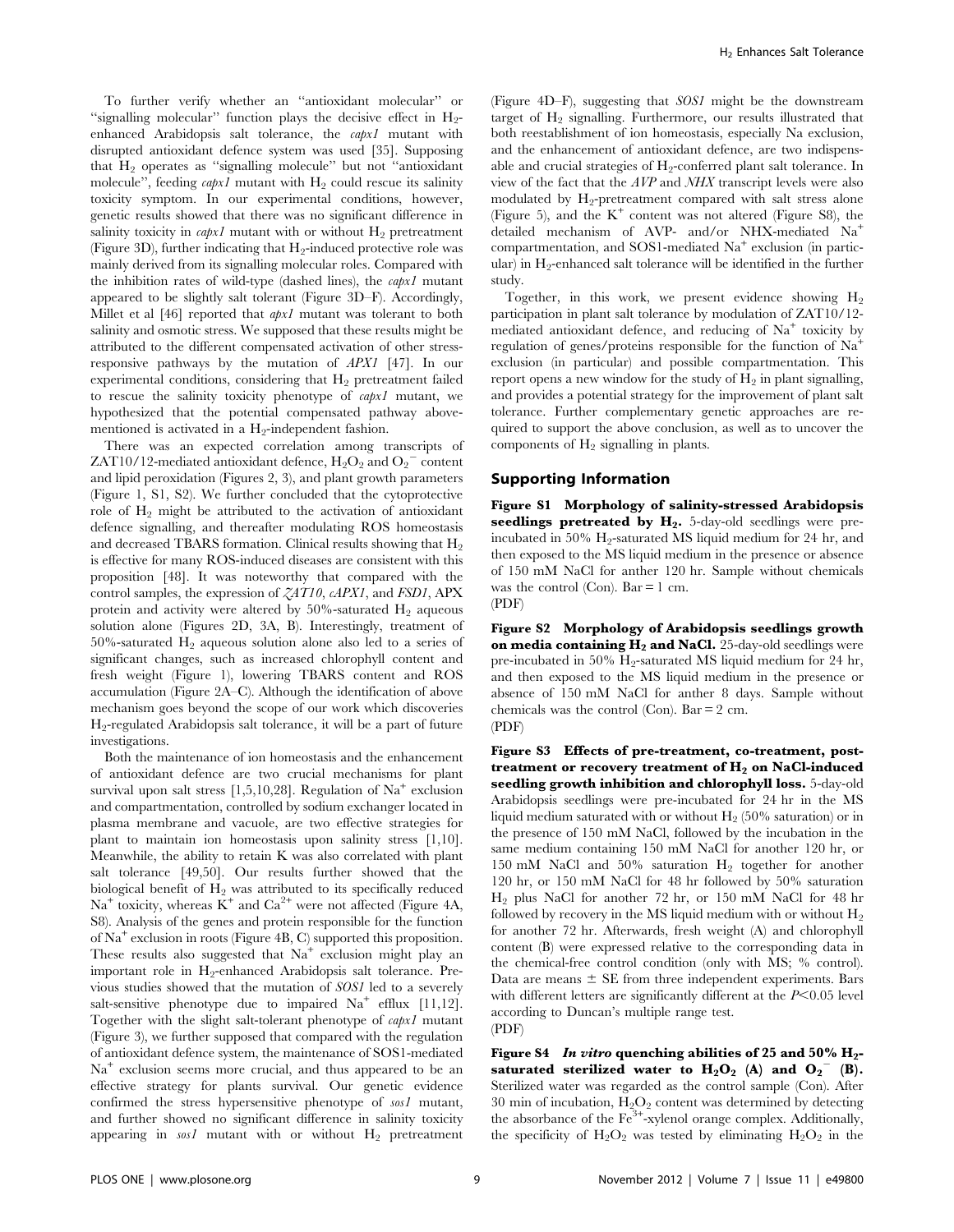reaction mixture containing catalase alone (CAT; 150U).  $O_2$ <sup>-</sup> was generated by the riboflavin system under illumination, and the photochemical reduction of NBT was monitored (Absorbance at 560 nm) after 5 min of incubation. Crude enzyme extract from leaves (leaf extraction from 25-day-old seedlings) were added as a positive control. Data are means  $\pm$  SE from three independent experiments. Bars with different letters are significantly different at the  $P<0.05$  level according to Duncan's multiple range test. (PDF)

Figure S5 In vitro antioxidant activity of  $H_2$ -saturated sterilized water and the well-known antioxidant ascorbic acid (AsA) determined by DPPH free radicalscavenging assay (A), TEAC assay (B), and FRAP assay (C). Sterilized water was regarded as the control sample (Con). The concentrations of AsA were used at 0.5, 1, 5, 10, or 100  $\mu$ g/ ml, respectively. Data are means  $\pm$  SE from three independent experiments. Bars with different letters are significantly different at the  $P<0.05$  level according to Duncan's multiple range test. (PDF)

Figure S6 Western blot analysis of HY1 protein. Up panel, HY1 protein level in Arabidopsis seedlings. Bottom panel, Coomassie Brilliant Blue-stained gels that showing equal amounts of proteins were loaded. 5-day-old wild-type seedlings were pretreated with or without  $50\%$  H<sub>2</sub>-saturated aqueous solution for 24 hr, followed by the exposure to the liquid MS medium in the presence or absence of 150 mM NaCl for another 120 hr. Afterwards, samples were collected. The number above the band indicates the relative abundance of the corresponding HY1 protein compared with that of the control sample, calculated by Quantity One software (4.6.2 version). (PDF)

Figure S7 Effects of  $H_2$  pretreatment on the expression profile of 2- $Cys$  peroxiredoxin  $A$  (2- $Cys$  Prx  $A$ , At3g11630), 2-Cys peroxiredoxin B (2-Cys Prx B, At5g06290), Thioredoxin  $x$  (Trx  $x$ , At1g50320), and NADPH-dependent thioredoxin reductase C (NTRC,

#### References

- 1. Zhu JK (2001) Plant salt tolerance. Trends Plant Sci 6: 66–71.
- 2. Munns R, Tester M (2008) Mechanisms of salinity tolerance. Annu Rev Plant Biol 59: 651–681.
- 3. Mittler R (2002) Oxidative stress, antioxidants and stress tolerance. Trends Plant Sci 7: 405–410.
- 4. Mittler R, Vanderauwera S, Gollery M, Breusegem FV (2004) Reactive oxygen gene network of plants. Trends Plant Sci 9: 490–498.
- 5. Miller G, Suzuki N, Clftci-Yilmaz S, Mittler R (2010) Reactive oxygen species homeostasis and signaling during drought and salinity stresses. Plant Cell Environ 33: 453–467.
- 6. Davletova S, Rizhsky L, Liang H, Shengqiang Z, Oliver DJ, et al. (2005) Cytosolic ascorbate peroxidase 1 is a central component of the reactive oxygen gene network of Arabidopsis. Plant Cell 17: 268–281.
- 7. Miller G, Shulaev V, Mittler R (2008) Reactive oxygen signaling and abiotic stress. Physiol Plant 133: 481–489.
- 8. Shekhawat GS, Verma K (2010) Haem oxygenase (HO): an overlooked enzyme of plant metabolism and defence. J Exp Bot 61: 2255–2270.
- 9. Xie Y, Xu S, Han B, Wu M, Yuan X, et al. (2011) Evidence of Arabidopsis salt acclimation induced by up-regulation of HY1 and the regulatory role of RbohDderived reactive oxygen species synthesis. Plant J 66: 280–292.
- 10. Zhu JK (2003) Regulation of ion homeostasis under salt stress. Curr Opin Plant Biol 6: 441–445.
- 11. Wu SJ, Ding L, Zhu JK (1996) SOS1, a genetic locus essential for salt tolerance and potassium acquisition. Plant Cell 8: 617–627.
- 12. Shi H, Ishitani M, Kim C, Zhu JK (2000) The Arabidopsis thaliana salt tolerance gene SOS1 encodes a putative Na<sup>+</sup>/H<sup>+</sup> antiporter. Proc Natl Acad Sci USA 97: 6896–6901.
- 13. Apse MP, Aharon GS, Snedden WA, Blumwald E (1999) Salt tolerance conferred by overexpression of a vacuolar  $\mathrm{Na^+}/\mathrm{H^+}$  antiport in Arabidopsis. Science 285: 1256–1258.

At2g41680) in Arabidopsis seedling leaves. 5-day-old seedlings were pre-incubated in  $50\%$  H<sub>2</sub>-saturated MS liquid medium for 24 hr, and then exposed to the MS liquid medium in the presence or absence of 150 mM NaCl for anther 120 hr. Sample without chemicals was the control (Con). Data are means  $\pm$  SE from three independent experiments. Bars with different letters are significantly different at the  $P<0.05$  level according to Duncan's multiple range test.

(PDF)

Figure S8 K  $(A)$ , Na  $(B)$ , and Ca  $(C)$  contents in Arabidopsis seedlings. Seedlings were pre-incubated in 50% H<sub>2</sub>-saturated MS liquid medium for 24 hr, and then exposed to the MS liquid medium in the presence or absence of 150 mM NaCl for anther 120 hr. Data are means  $\pm$  SE from three independent experiments. Bars with different letters are significantly different at the  $P<0.05$  level according to Duncan's multiple range test.

(PDF)

# Table S1 The sequences of PCR primers for real-time RT-PCR.

(PDF)

File S1 Methods for Supporting Information. (DOC)

## Acknowledgments

We sincerely thank Prof. Xuejun Sun (Department of Diving Medicine, Second Military Medical University, China) for his kind suggestion on generation and detection of H<sub>2</sub>.

## Author Contributions

Conceived and designed the experiments: YX YM WS. Performed the experiments: YX YM DL WZ. Analyzed the data: YX YM WS. Contributed reagents/materials/analysis tools: YX WS. Wrote the paper: YX WS.

- 14. Gaxiola RA, Li J, Undurraga S, Dang LM, Allen GJ, et al. (2001) Drought- and salt-tolerant plants result from overexpression of the AVP1 H<sup>+</sup>-pump. Proc Natl Acad Sci USA 98: 11444–11449.
- 15. Ohta S (2011) Recent progress toward hydrogen medicine: potential of molecular hydrogen for preventive and therapeutic applications. Current Pharm Des 17: 2241–2252.
- 16. Huang C, Kawamura T, Peng X, Tochigi N, Shigemura N, et al. (2007) Hydrogen inhalation reduced epithelial apoptosis in ventilator-induced lung injury via a mechanism involving nuclear factor-kappa B activation. Biochem Biophys Res Commun 361: 670–674.
- 17. Ohsawa I, Ishikawa M, Takahashi K, Watanabe M, Nishimaki K, et al. (2007) Hydrogen acts as a therapeutic antioxidant by selectively reducing cytotoxic oxygen radicals. Nat Med 13: 688–694.
- 18. Wood KC, Gladwin MT (2007) The hydrogen highway to reperfusion therapy. Nat Med 13: 673–674.
- 19. Itoh T, Fujita Y, Ito M, Masuda A, Ohno K, et al. (2009) Molecular hydrogen suppresses FceRI-mediated signal transduction and prevents degranulation of mast cells. Biochem Biophys Res Commun 389: 651–656.
- 20. Itoh T, Hamada N, Terazawa R, Ito M, Ohno K, et al. (2011) Molecular hydrogen inhibits lipopolysaccharide/interferon γ-induced nitric oxide production through modulation of signal transduction in macrophages. Biochem Biophys Res Commun 411: 143–149.
- 21. Meyer (2007) [FeFe] hydrogenases and their evolution: a genomic perspective. Cell Mol Life Sci 64: 1063–1084.
- 22. Esquível MG, Amaro HM, Pinto TS, Fevereiro PS, Malcata FX (2011) Efficient H2 production via Chlamvdomonas reinhardtii. Trends Biotechnol 29: 595–600.
- 23. Renwick GM, Giumarro C, Siegel SM (1964) Hydrogen metabolism in higher plants. Plant Physiol 39: 303–306.
- 24. Torres V, Ballesteros A, Fernández VM (1986) Expression of hydrogenase activity in barley (Hordeum vulgare L.) after anaerobic stress. Arch Biochem Biophys 245: 174–178.